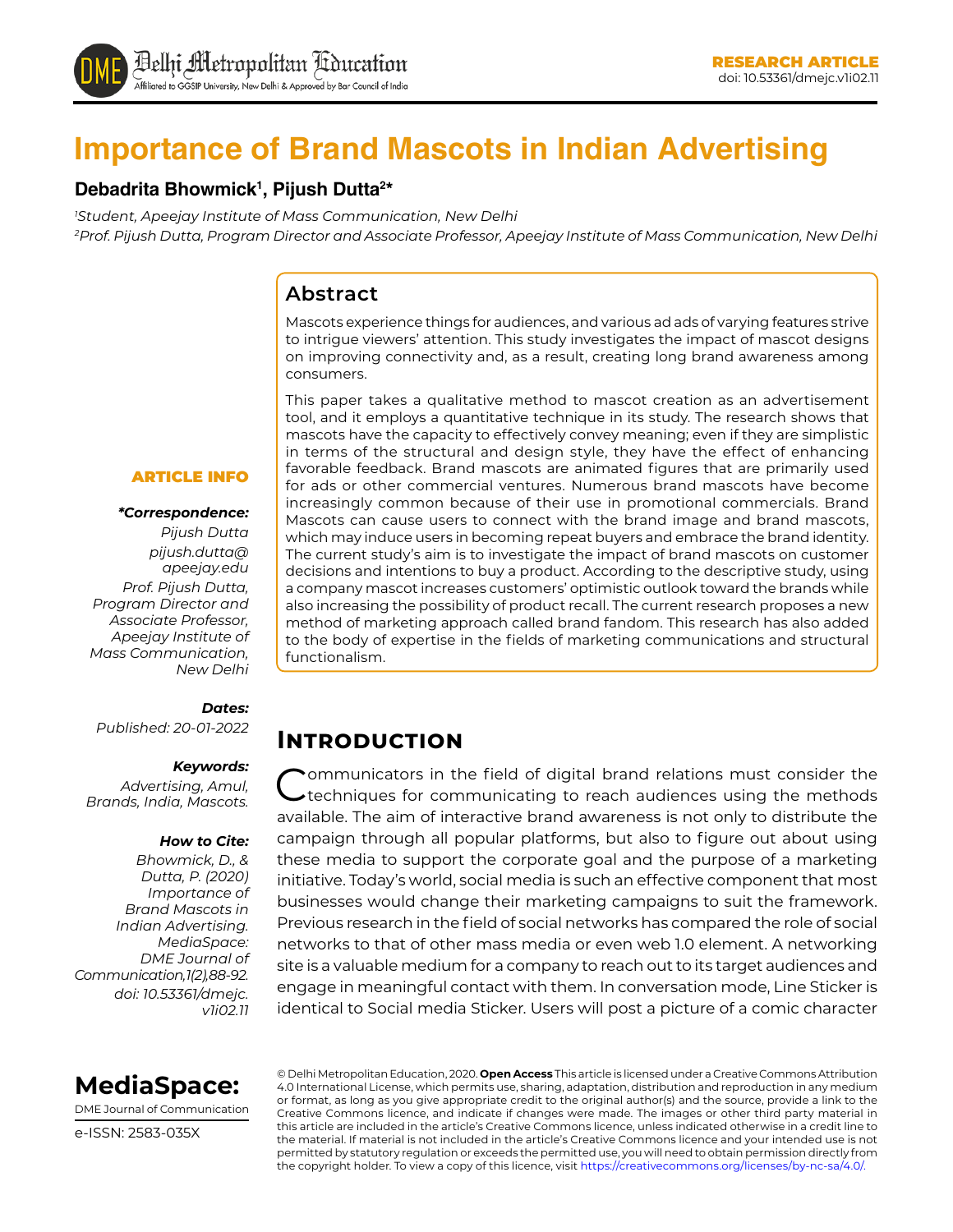from the sticker package to replace their facial features. Stickers get social media site users related to actual contact by allowing them to communicate themselves through facial gestures. When this Line program allows users to make then distribute their own stickers, the amount of Line Stickers is significantly larger than the proportion of Facebook Stickers. Most organizations produced Line Stickers to advertise their own companies and goods. In particular, Line users can get free stickers from certain professional institutions. Line users will often access the symbols of certain major organizations for free since these companies hold Line company accounts and have made a reimbursement to Line Corporation (Thomas, 2008). These company association Line Stickers were developed based on the corporate mascots of the brands or businesses. Since these brand mascots are viewed as advertising features in social networks. Although these brand mascots were viewed as valuable to the organization in social networks, the existing survey's goals are to (1) investigate the impact of brand mascots on respondents' buying decisions and (2) investigate the effect of brand mascots on their buying patterns. The literature review will address the potential usefulness of company mascots and customer recognition. Including mascots in the food industry is thought to be a successful campaign tactic by experts. Mascots are used in the fast food industry, as they are in other sectors, to create more intimate relations with clients. Because of its success and opportunity to design emotional ties with clients, as well as mascot influence in Indian advertising. There is no evidence to support the idea that mascots are more common in India than in the rest of the world. However, it can be argued that the use of mascots in India is more successful than the use of mascots in the United States. The explanation for this consistency is related to Indian culture and Indian mindset. The reason for this consistency is due to the uniqueness of Indian culture and Indian mindset. A mascot should include certain Indian characteristics in order to involve Indian consumers in a dialogue process by successful advertisements (Ditt, 2017). For example, Amul Girl, a well mascot in the Indian food industry, was created designed for this purpose.

### **Review of Literature**

According to Pairoa and Arunrungswied (2016), celebrities and mascot endorsers will effectively shift their popularity to brand image and persuade consumers to buy the item.

Solanki and Sheth (2016) discovered that for low participation nutritional product categories, illustrated publicity figures and fictional characters have a greater influence than celebrities. According to Jose and Saraswathiamma (2014), brand mascots affiliated with brands have a significant impact on promoting the brand appealing to children, and brand marketing campaigns featuring famous animated characters will create brand awareness.

According to Mohanty (2014), mascots play a minor role in creating brand recognition and inclination, but they are useful for supporting brands. Creating a mascot or advertising

persona may be an important method for increasing brand awareness and audience connection.

According to Chiu and Lin (2012), as consumers become acquainted with a spokes-character and a brand up to a certain point, they leverage one another, and indeed the increasing stage moderates the degree of the dynamic interaction.

According to Jain, Roy, Daswani, and Mari (2011), fictitious celebrities may have a greater impact on the situation of increased goods.

With the growth of industrial development and the growing – both geographical and perceptual – gap separating advertisers and customers, brand mascots represent a profoundly ingrained individual need to comprehend the branding and advertisement landscape. Mascots have played an important part in humanizing multinational companies and creating an intimate connection with the company and the consumers.

As per Lebell and Cooke (2008), advertisers never focus on simple assertions of their goods' advantages to build connections amongst customers and brands; therefore, individuals implement detailed strategies to introduce customers' sentiments. For far more than one generation, this one strategy is the development and incorporation of advertised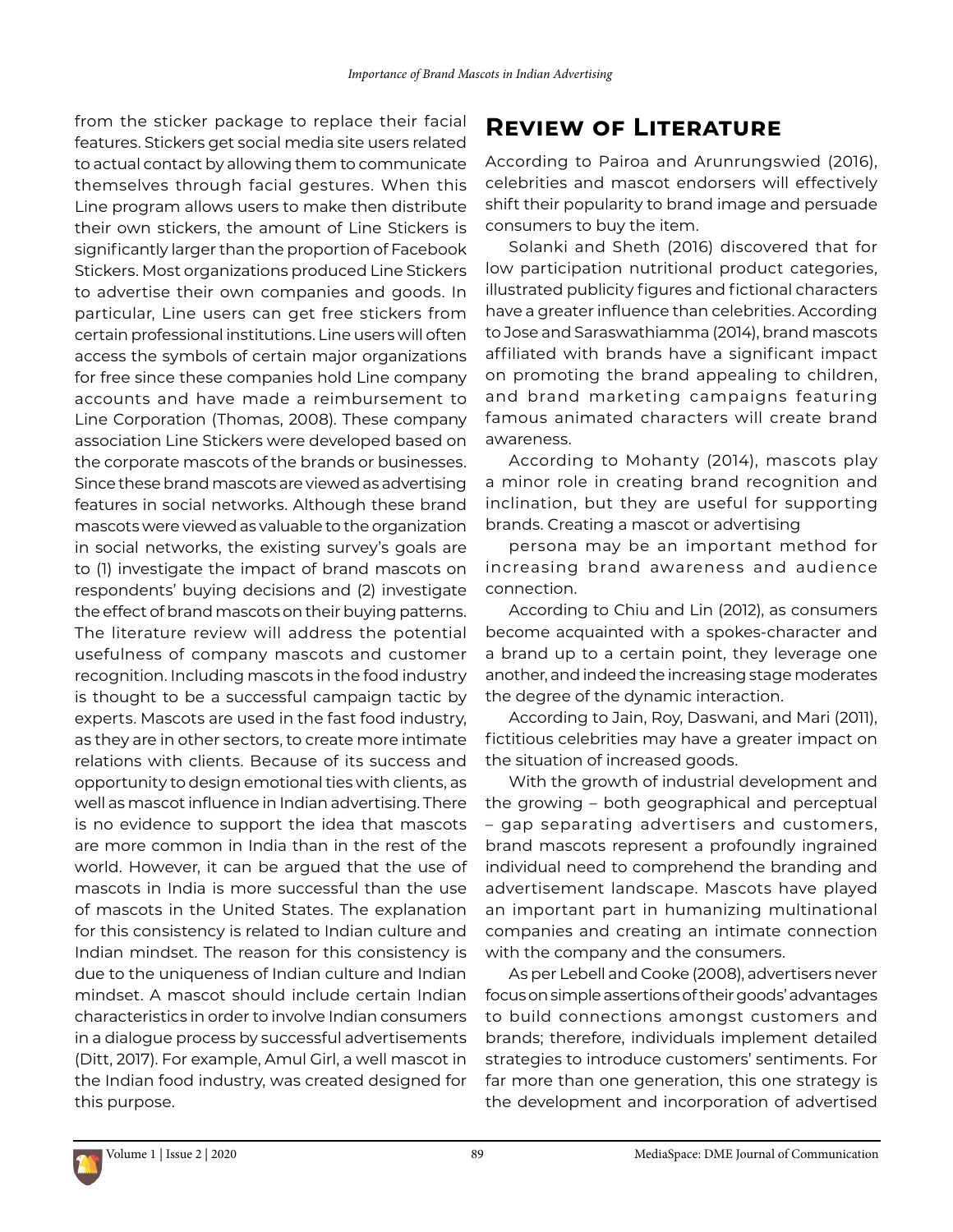speaker's personalities into advertising campaigns, with the goal of instilling confidence.

According to Kristopher Caufield (2012), to build a successful brand, businesses must question the convention and reach their full potential. By marketing its products, the aim ought to be to deliver a distinguished value proposition. Corporations who dare to be distinctive aim to provide customers with an opportunity that must be replicated by their rivals.

According to Manjusha and Segar (2013), fictitious icons, also referred to as business mascots, may be a representation of even an actual or an imagined character that represents the brand and gives it life. It resembles a cross here around brand's branding and a reality product advertisement. Mascots are "the present that insists on delivering," as the saying goes. They are not in conflict only with rules. They do not raise their rates.

### **Purpose of Research**

The tentative goal of the research is to determine if mascots may be a suitable alternative to actual celebrities for advertising. The research could help advertisers decide whether to promote such an alternative. Any advertisers may be unable to fund high-priced deals with top-tier actual celebrities; thus, brand mascots may be considered.

### **Methodology**

The analysis method used for this study is qualitative in nature. Descriptive study helps researchers to identify incidents in their current state. This study would be a work analysis based on the amount of 'heart double-taps' responses from a Twitter feed as well as how the various ads were replied to. The information is derived via the web page. The survey will be carried out using a sample size of 20 individuals and a small number of stores. For this activity, the quantitative approach will be used. The research approach will be a hybrid of description and exploratory in nature. The responders will be chosen using a random selection procedure. The paper will look at enhancing the accuracy of Brand Mascot.

**TYPE OF RESEARCH:** Descriptive **SAMPLING TECHNIQUE:** Purposive sampling

#### **SAMPLE SIZE:** 35

Questionnaires are used to primary e data from the respondents

## **Data Analysis**

### **Statistical Data**

- 1. Out of 30 respondents, everyone could successfully identify the Amul Butter Girl brand mascot, 85% respondents could identify Air India's Brand Mascot, Maharaja and 85% respondents could identify Bholu, Indian Railway's Brand Mascot.
- 2. 50% of the respondents said "Yes", 40% said "Maybe" and 10% said "No" to the question asked if Brand Mascots persuade them in their purchase decision.
- 3. 70% of the respondents find Brand Mascots relatable to the brands, whereas 20% of them think they in doubt and 10% said "No".
- 4. 65% of the respondents said "Yes", while 25% is in doubt whereas 10% of the respondents clearly said "No".
- 5. 70% of the respondents said Amul Butter Girl is their all time favorite Brand Mascot, 15% of them found Vodafone's Brand Mascot, Zoozoos memorable and others resonates with Mac-Donald.
- 6. 35% of the respondents thinks the cute bubbly nature of the Amul Butter Girl is the reason for their liking, whereas 25% of the respondents believe in their long-lasting effect on their mind is the reason for the liking and others think it is innovative and grabbing their attention, easy to grasp.
- 7. 65% of the respondents believe in both Brand Mascots and Brand Ambassadors, whereas 25% believe in the power of Brand Mascots and other 10% in Brand Ambassadors.
- 8. 75% of the respondents believe the popularity of Brand Mascots is evidently in both rural and urban, 15% believe it to be restricted to urban. 10% believe it to be rural.
- 9. 40% of the respondents believe that Brand Mascots are ought to be relevant to the product to be remembered for a long time, 25% believes in innovative approach, 20% believe in a happy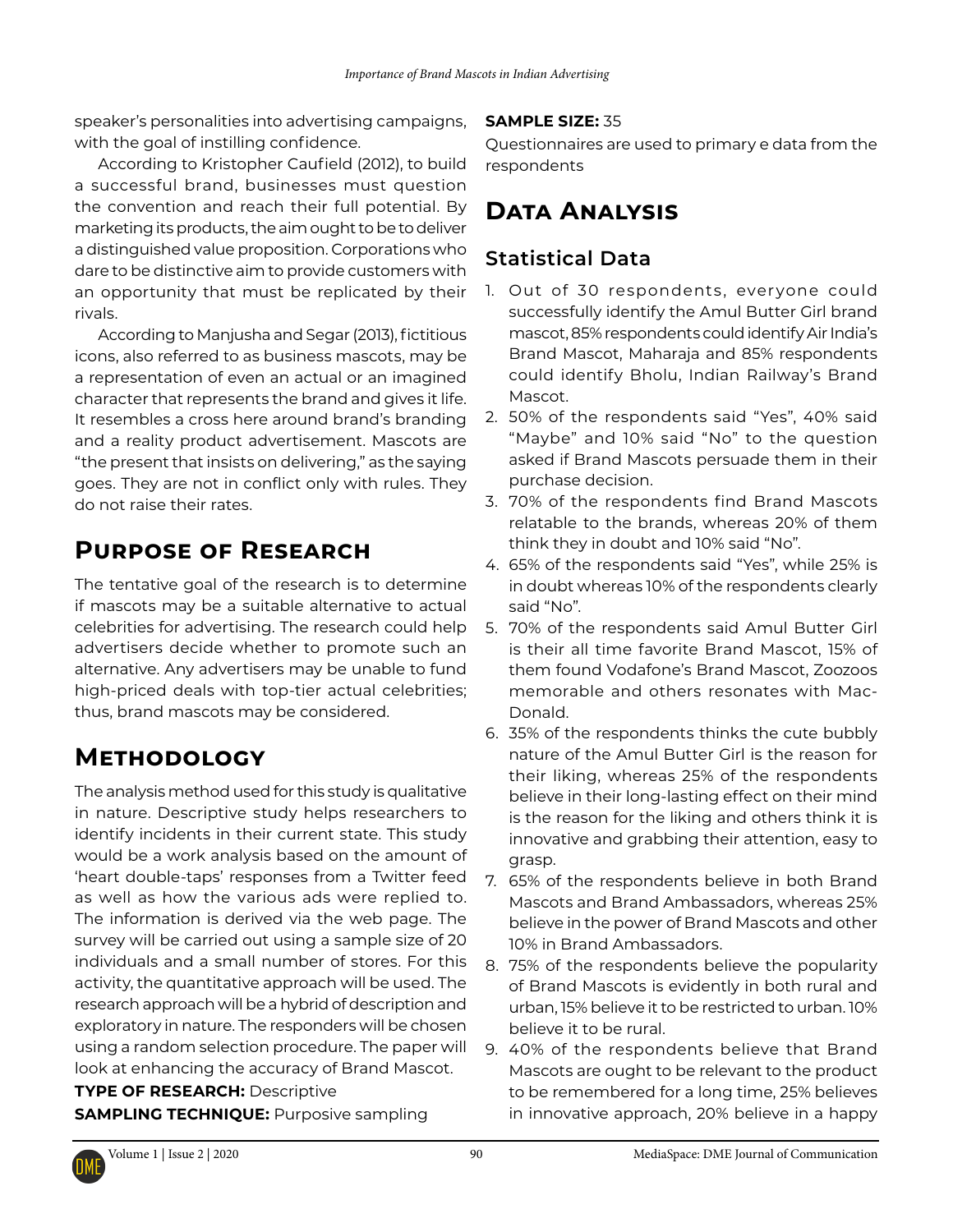tonality and the rest believes in an entertaining outlook.

10. 63.2% of the respondents wish to see more Brand Mascots for various apparel, purse brand, whereas 21.1% is uncertain and 15.8% of the respondents said "No". This will help in the further research in the given domain.

## **Findings**

Amul advertising has created brand positioning for the corporation using a mascot. Humor was also utilized to promote the company's products as well as concerns impacting society, social life, and the political system. The US immigration ban is one example. Messages like "Roger will not be fed away" garnered 225 likes, "Meryl lynched Trump" earned 245, and "Dhoning a new role!" garnered 259 likes, while "Dangal the bait" garnered 233 likes from Twitter followers.

## **Conclusion**

The mascot is simple in terms of style and fashion trends, as evidenced by the reactions to the various messages expressed through Amul girl. The usage of a mascot connects with customers effortlessly, resulting in brand recognition among them. The designers also utilize imaginative ways to dress the Amul female mascot to complement the day's theme. Furthermore, despite its adorable babyfaced appearance, the mascot attracts a large audience, and advertising featuring the Amul girl leave a lasting effect on the audience, according to the research

### **References and Bibliography**

- Pairoa, I., & Arunrungswied, P. (2016). An overview on the effectiveness of Brand Mascot and Celebrity Endorsement. International Journal of Economics and Management Engineering, 3821-3827.
- Solanki, S. P., & Sheth, B. H. (2016). Effectivenees of Advertisements: A Study On Comparitive Analysis of Celebrityendorsed Advertisements versus Animatedcharacter- endorsed Advertisements for Children. Rupkatha Journal on Interdisciplinary Studies in Humanities, 308-320.
- Jose, A., & Saraswathiamma, K. (2014). Effectiveness of Cartoon Character's in Creating Brand Preferences Among kids. Journal of Economic Development, Management, IT, Finance and Marketing, 61-76.
- Mohanty, S. S. (2014). Growing Importance of Mascot & their Impact on Brand Awareness – A Study of Young Adults in Bhubaneswar City. IJCEM International Journal of Computational Engineering & Management, 42-44.
- Chiu, Y.-K., & Lin, C.-Y. (2012). The Influence of Spokes-Characters on Consumer Patronage Intention. Asia Pacific Management Review, 421-435.
- Jain, V., Roy, S., Daswani, A., & Mari, S. (2011). What really works for teenagers: human o rfictional celebrity? YOUNG CONSUMERS Emerald Group Publishing Limited, 171- 183.
- Ditt, C. (2017). An Abstract–Spokescharacters, Advertising Icons, Brand Mascots, and Animal Ambassadors: Distinctions Amongst Brand Characters. In Creating Marketing Magic and Innovative Future Marketing Trends (pp. 131-132). Springer, Cham.
- Fekri Aldaghstani, F., Hassan Hassan, I., Ali Mekkawi, A., & Ali Farouk, W. (2019). Measuring the effect of brand mascots on customer perception and recognition: An application on M&Ms chocolate.
- Park, T., Wen, Y. C., Khemnguad, E., & Teekasap, P. (2017). Perception Differences in Using Brand Mascots on Products and Services between Thai and Japanese Consumers. University of the Thai Chamber of Commerce Journal Humanities and Social Sciences, 37(3), 1-14.
- Wong, W. (2017). Brand Mascots And Other Marketing Animals.
- Müller, N. F., Rasmussen, D., & Stadler, T. (2018). MASCOT: parameter and state inference under the marginal structured coalescent approximation. Bioinformatics, 34(22), 3843-3848. Esmaeilpour, F., & Nashtaee, M. S. (2020). Food Advertising and Childhood Obesity: Examining Food Type, Brand Mascot Physique, Health Message, and Media. Routledge.
- Lara Jaramillo, J. M. La publicidad como estrategia y herramienta para incentivar el mercado cultural. Caso: Milco, brand mascota de Lima 2019, en el Museo Amano.
- Satyagraha, A., & Mahatmi, N. (2018). Study of mascot design character as part of city branding: Malang city. Ultimart: Jurnal Komunikasi Visual, 11(2).
- Kwok, K. T. C., & Ho, A. G. (2021, July). Mascot Endorsement Provokes the Audiences' Engagement. In the International Conference on Applied Human Factors and Ergonomics (pp. 423-431). Springer, Cham.
- Malik, G., & Guptha, A. (2014). Impact of celebrity endorsements and brand mascots on consumer buying behavior. Journal of Global Marketing, 27(2), 128-143.
- Hoolwerff, D. (2014). Does your mascot match your brand's personality? An empirical study on how visual characteristics of a brand mascot can function as a tool for transmitting an archetypical brand personality (Master's thesis, University of Twente).